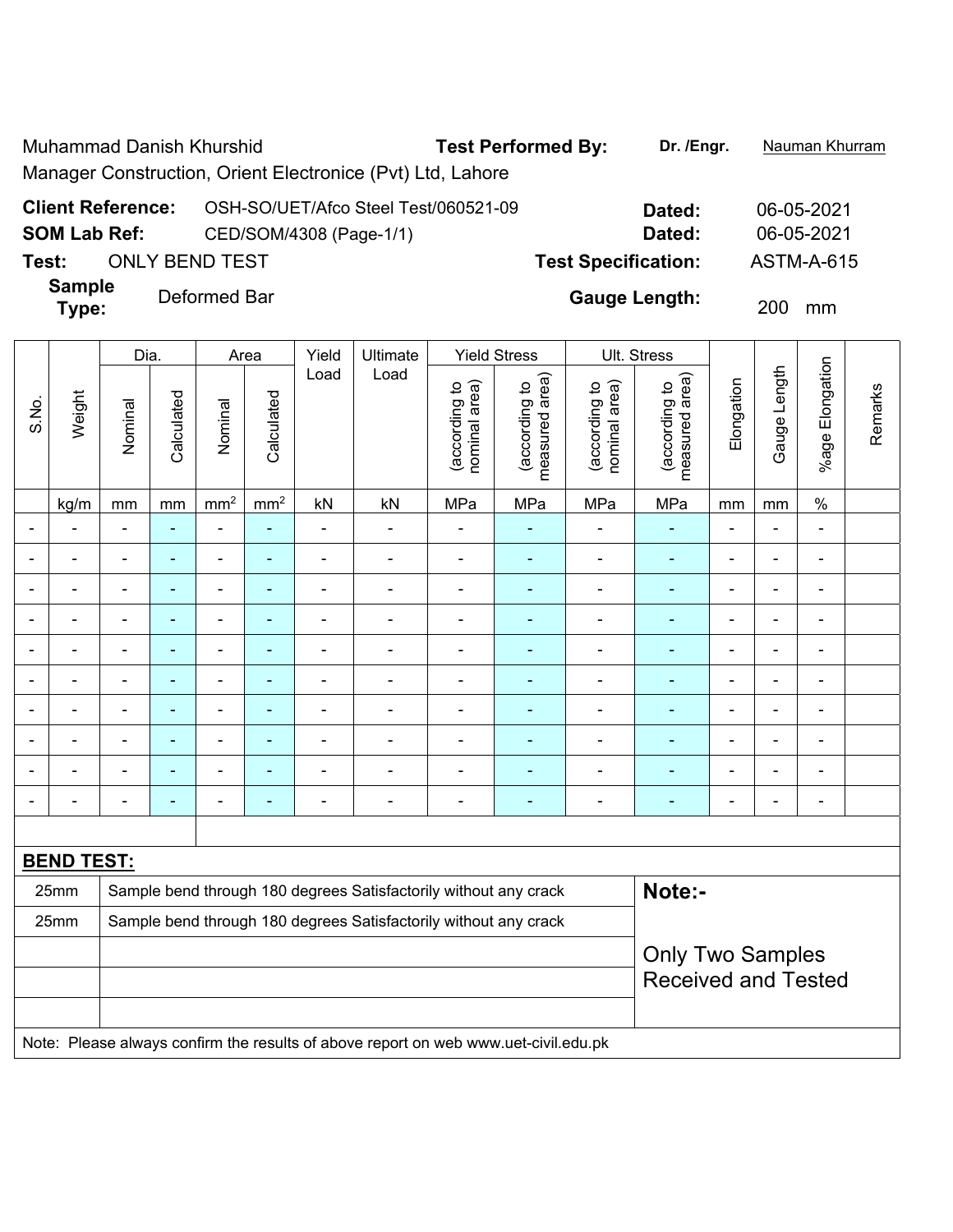Aslam Zahid **Test Performed By:** Dr. /Engr. **Nauman Khurram** 

Chief Executive Officer, Salman & Salman Associates Lahore

**Client Reference: nil** 

**Dated:** 05-05-2021 **Dated:** 06-05-2021

**Test:** Tension Test & Bend Test **Test Specification:** ASTM-A-615 **Gauge Length:** 8 inch **Sample Type:** Deformed Bar(Mughal & FF Steel)

| <b>SOM Lab</b> | 4306, 4325(Page- |
|----------------|------------------|
| Ref:           | 1/1)             |
| Dated:         | 06-05-2021       |

|                |                                                                                     |                | Dia.                     |                 | Area                     | Yield                        | Ultimate                                                         |                                | <b>Yield Stress</b>             |                                | Ult. Stress                     |                            |                          |                          |                     |
|----------------|-------------------------------------------------------------------------------------|----------------|--------------------------|-----------------|--------------------------|------------------------------|------------------------------------------------------------------|--------------------------------|---------------------------------|--------------------------------|---------------------------------|----------------------------|--------------------------|--------------------------|---------------------|
| S.No.          | Weight                                                                              | Nominal        | Calculated               | Nominal         | Calculated               | Load                         | Load                                                             | nominal area)<br>(according to | (according to<br>measured area) | (according to<br>nominal area) | (according to<br>measured area) | Elongation                 | Gauge Length             | Elongation<br>$%$ age    | Remarks             |
|                | lb/ft                                                                               | $\#$           | in                       | in <sup>2</sup> | in <sup>2</sup>          | Tons                         | Tons                                                             | psi                            | psi                             | psi                            | psi                             | in                         | in                       | $\%$                     |                     |
| 1              | 0.672                                                                               | $\overline{4}$ | 0.501                    | 0.20            | 0.197                    | 7.44                         | 9.63                                                             | 82060                          | 83310                           | 106230                         | 107840                          | 1.00                       | 8.0                      | 12.5                     | Mughal              |
| $\overline{2}$ | 0.677                                                                               | 4              | 0.503                    | 0.20            | 0.199                    | 6.29                         | 8.92                                                             | 69360                          | 69710                           | 98360                          | 98850                           | 1.00                       | 8.0                      | 12.5                     | $\mathsf{FF}% _{0}$ |
| $\blacksquare$ | $\blacksquare$                                                                      | $\blacksquare$ | $\blacksquare$           | $\blacksquare$  | $\blacksquare$           | $\qquad \qquad \blacksquare$ | $\overline{\phantom{a}}$                                         | $\overline{\phantom{a}}$       | ÷,                              | $\blacksquare$                 | $\blacksquare$                  | ÷,                         | $\blacksquare$           | ÷,                       |                     |
| $\blacksquare$ | $\blacksquare$                                                                      | $\blacksquare$ | $\blacksquare$           | $\blacksquare$  | $\blacksquare$           | $\blacksquare$               | $\overline{\phantom{a}}$                                         | $\qquad \qquad \blacksquare$   | ÷,                              | $\blacksquare$                 | $\blacksquare$                  | $\overline{\phantom{a}}$   | $\overline{\phantom{a}}$ | $\blacksquare$           |                     |
|                | $\blacksquare$                                                                      | $\blacksquare$ | $\blacksquare$           | $\blacksquare$  | ٠                        | $\frac{1}{2}$                | $\blacksquare$                                                   | $\overline{\phantom{a}}$       | ÷,                              | $\blacksquare$                 | $\blacksquare$                  | $\blacksquare$             | $\blacksquare$           | $\overline{\phantom{0}}$ |                     |
|                |                                                                                     | $\blacksquare$ | ÷,                       | $\blacksquare$  | ä,                       | $\overline{\phantom{a}}$     | $\blacksquare$                                                   | $\blacksquare$                 | $\blacksquare$                  | $\blacksquare$                 | $\blacksquare$                  | ä,                         | $\blacksquare$           | $\blacksquare$           |                     |
|                |                                                                                     |                | $\blacksquare$           | ۳               | $\overline{\phantom{0}}$ | $\blacksquare$               |                                                                  | ä,                             | $\blacksquare$                  | $\blacksquare$                 | $\overline{\phantom{0}}$        | $\overline{a}$             | $\blacksquare$           | ÷,                       |                     |
|                |                                                                                     | $\blacksquare$ | $\blacksquare$           |                 | $\blacksquare$           | $\blacksquare$               |                                                                  | ä,                             | $\blacksquare$                  | $\blacksquare$                 | ۳                               | Ē,                         | $\blacksquare$           | $\blacksquare$           |                     |
| ۰              |                                                                                     | $\blacksquare$ | $\blacksquare$           | ٠               | $\blacksquare$           | $\overline{a}$               | $\blacksquare$                                                   | -                              | $\blacksquare$                  | $\overline{\phantom{a}}$       | $\blacksquare$                  | -                          | $\overline{\phantom{a}}$ | $\overline{\phantom{0}}$ |                     |
| ۰              | $\blacksquare$                                                                      | Ē,             | $\overline{\phantom{a}}$ | ۰               | $\blacksquare$           | $\overline{\phantom{a}}$     | $\blacksquare$                                                   | $\blacksquare$                 | $\blacksquare$                  | $\blacksquare$                 | ٠                               | $\blacksquare$             | $\overline{\phantom{a}}$ | ÷,                       |                     |
|                |                                                                                     |                |                          |                 |                          |                              |                                                                  |                                |                                 |                                |                                 |                            |                          |                          |                     |
|                | <b>BEND TEST:</b>                                                                   |                |                          |                 |                          |                              |                                                                  |                                |                                 |                                |                                 |                            |                          |                          |                     |
|                | #4                                                                                  |                |                          |                 |                          |                              | Sample bend through 180 degrees Satisfactorily without any crack |                                |                                 |                                | Note:-                          |                            |                          |                          |                     |
|                | #4                                                                                  |                |                          |                 |                          |                              | Sample bend through 180 degrees Satisfactorily without any crack |                                |                                 |                                |                                 |                            |                          |                          |                     |
|                |                                                                                     |                |                          |                 |                          |                              |                                                                  |                                |                                 |                                |                                 | <b>Only Four Samples</b>   |                          |                          |                     |
|                |                                                                                     |                |                          |                 |                          |                              |                                                                  |                                |                                 |                                |                                 | <b>Received and Tested</b> |                          |                          |                     |
|                |                                                                                     |                |                          |                 |                          |                              |                                                                  |                                |                                 |                                |                                 |                            |                          |                          |                     |
|                | Note: Please always confirm the results of above report on web www.uet-civil.edu.pk |                |                          |                 |                          |                              |                                                                  |                                |                                 |                                |                                 |                            |                          |                          |                     |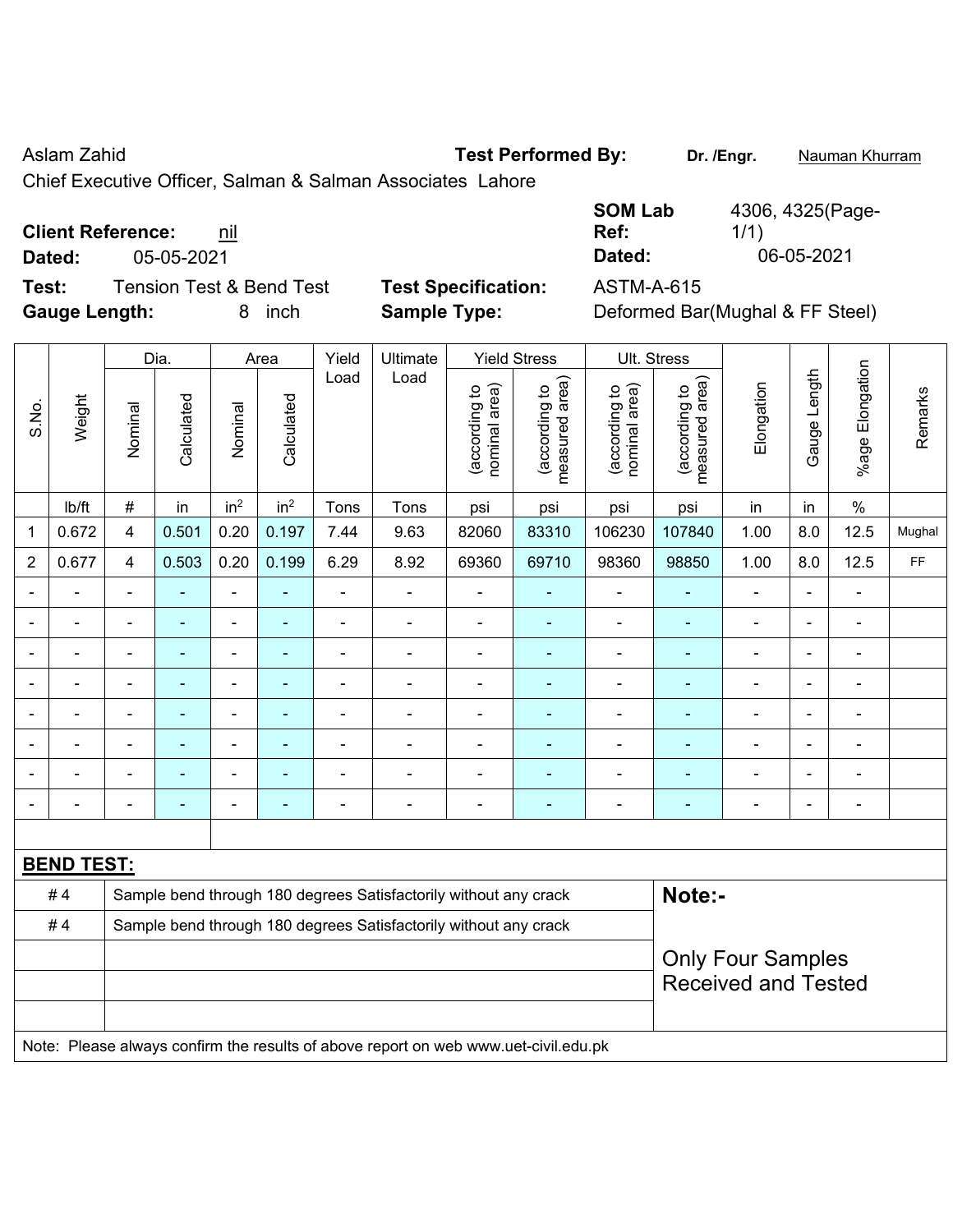Amir Waris **Test Performed By:** Dr. /Engr. **Nauman Khurram** 

**SOM Lab Ref:** 

4307(Page-

Honda Car Site Lahore.

# **Client Reference: nil**

**Dated:** 06-05-2021 **Dated:** 06-05-2021

**Test:** Tension Test & Bend Test **Test Specification:** ASTM-A-615 **Gauge Length:** 8 inch **Sample Type:** Deformed Bar

1/1)

|                |                   |                                                                  | Dia.       |                 | Area            | Yield | Ultimate                                                         |                                | <b>Yield Stress</b>                | Ult. Stress                    |                                 |                |              |                       |         |
|----------------|-------------------|------------------------------------------------------------------|------------|-----------------|-----------------|-------|------------------------------------------------------------------|--------------------------------|------------------------------------|--------------------------------|---------------------------------|----------------|--------------|-----------------------|---------|
| S.No.          | Weight            | Nominal                                                          | Calculated | Nominal         | Calculated      | Load  | Load                                                             | nominal area)<br>(according to | area)<br>(according to<br>measured | nominal area)<br>(according to | (according to<br>measured area) | Elongation     | Gauge Length | Elongation<br>$%$ age | Remarks |
|                | lb/ft             | $\#$                                                             | in         | in <sup>2</sup> | in <sup>2</sup> | Tons  | Tons                                                             | psi                            | psi                                | psi                            | psi                             | in             | in           | $\%$                  |         |
| 1              | 2.595             | 8                                                                | 0.986      | 0.79            | 0.763           | 22.24 | 35.80                                                            | 62100                          | 64300                              | 99950                          | 103480                          | 1.30           | 8.0          | 16.3                  |         |
| $\overline{2}$ | 2.610             | 8                                                                | 0.988      | 0.79            | 0.767           | 22.14 | 35.85                                                            | 61810                          | 63670                              | 100090                         | 103090                          | 1.40           | 8.0          | 17.5                  |         |
| 3              | 1.495             | 6                                                                | 0.748      | 0.44            | 0.439           | 13.10 | 18.62                                                            | 65660                          | 65810                              | 93350                          | 93560                           | 1.40           | 8.0          | 17.5                  |         |
| 4              | 1.514             | 6                                                                | 0.753      | 0.44            | 0.445           | 13.78 | 18.86                                                            | 69080                          | 68310                              | 94530                          | 93460                           | 1.00           | 8.0          | 12.5                  |         |
| 5              | 0.649             | $\overline{4}$                                                   | 0.493      | 0.20            | 0.191           | 6.49  | 8.77                                                             | 71610                          | 74980                              | 96670                          | 101230                          | 1.20           | 8.0          | 15.0                  |         |
| 6              | 0.693             | 4                                                                | 0.510      | 0.20            | 0.204           | 6.27  | 8.61                                                             | 69130                          | 67780                              | 94990                          | 93120                           | 1.10           | 8.0          | 13.8                  |         |
|                |                   |                                                                  |            |                 |                 |       |                                                                  |                                |                                    | $\blacksquare$                 |                                 |                |              |                       |         |
|                |                   | ٠                                                                |            | ÷               |                 |       | ÷                                                                |                                |                                    | $\blacksquare$                 | ۳                               |                |              |                       |         |
|                |                   | Ē,                                                               |            | ÷               | ۰               |       |                                                                  |                                |                                    | $\blacksquare$                 | -                               | $\blacksquare$ |              | $\overline{a}$        |         |
|                |                   | $\blacksquare$                                                   |            | $\blacksquare$  | ۰               |       | $\blacksquare$                                                   |                                | $\overline{\phantom{a}}$           | $\blacksquare$                 | $\blacksquare$                  | $\blacksquare$ |              | $\overline{a}$        |         |
|                |                   |                                                                  |            |                 |                 |       |                                                                  |                                |                                    |                                |                                 |                |              |                       |         |
|                | <b>BEND TEST:</b> |                                                                  |            |                 |                 |       |                                                                  |                                |                                    |                                |                                 |                |              |                       |         |
|                | #8                | Sample bend through 180 degrees Satisfactorily without any crack |            |                 |                 |       |                                                                  |                                |                                    |                                | Note:-                          |                |              |                       |         |
|                | #6                |                                                                  |            |                 |                 |       | Sample bend through 180 degrees Satisfactorily without any crack |                                |                                    |                                |                                 |                |              |                       |         |
|                | #4                |                                                                  |            |                 |                 |       | Sample bend through 180 degrees Satisfactorily without any crack |                                |                                    |                                | <b>Only Nine Samples</b>        |                |              |                       |         |
|                |                   |                                                                  |            |                 |                 |       |                                                                  |                                |                                    |                                | <b>Received and Tested</b>      |                |              |                       |         |
|                |                   |                                                                  |            |                 |                 |       |                                                                  |                                |                                    |                                |                                 |                |              |                       |         |
|                |                   |                                                                  |            |                 |                 |       |                                                                  |                                |                                    |                                |                                 |                |              |                       |         |

Note: Please always confirm the results of above report on web www.uet-civil.edu.pk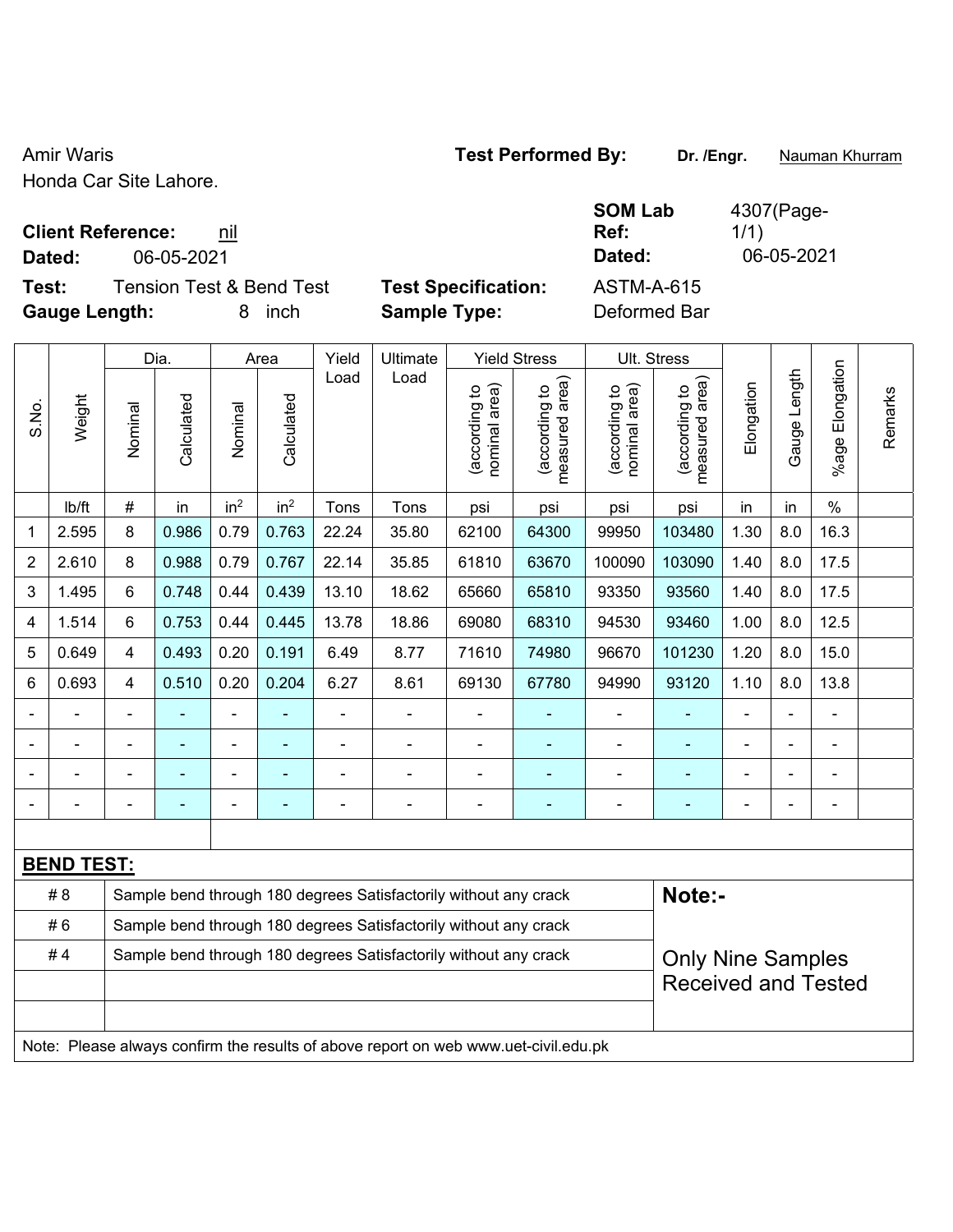Muhammad Shabbir **Test Performed By: Dr. /Engr.** Nauman Khurram

Construction Manager, Opal, Deevar Developers Pvt. Ltd. Lahore

| <b>Client Reference:</b>                     | ZD/ZO/L/025       |                            | <b>SOM Lab</b><br>Ref: | 4309(Page-<br>1/1) |
|----------------------------------------------|-------------------|----------------------------|------------------------|--------------------|
| 06-05-2021<br>Dated:                         |                   |                            | Dated:                 | 06-05-2021         |
| Test:<br><b>Tension Test &amp; Bend Test</b> |                   | <b>Test Specification:</b> | <b>ASTM-A-615</b>      |                    |
| <b>Gauge Length:</b>                         | <i>inch</i><br>8. | <b>Sample Type:</b>        | Deformed Bar           |                    |

|                          |                   |                         | Dia.           |                              | Area                     | Yield                    | Ultimate                                                                            |                                | <b>Yield Stress</b>             |                                | Ult. Stress                     |                |                |                              |         |
|--------------------------|-------------------|-------------------------|----------------|------------------------------|--------------------------|--------------------------|-------------------------------------------------------------------------------------|--------------------------------|---------------------------------|--------------------------------|---------------------------------|----------------|----------------|------------------------------|---------|
| S.No.                    | Weight            | Nominal                 | Calculated     | Nominal                      | Calculated               | Load                     | Load                                                                                | nominal area)<br>(according to | (according to<br>measured area) | nominal area)<br>(according to | (according to<br>measured area) | Elongation     | Gauge Length   | %age Elongation              | Remarks |
|                          | lb/ft             | $\#$                    | in             | in <sup>2</sup>              | in <sup>2</sup>          | Tons                     | Tons                                                                                | psi                            | psi                             | psi                            | psi                             | in             | in             | $\%$                         |         |
| $\mathbf 1$              | 0.651             | $\overline{\mathbf{4}}$ | 0.493          | 0.20                         | 0.191                    | 6.01                     | 8.21                                                                                | 66320                          | 69450                           | 90490                          | 94750                           | 1.20           | 8.0            | 15.0                         |         |
| $\overline{2}$           | 0.655             | $\overline{\mathbf{4}}$ | 0.494          | 0.20                         | 0.192                    | 6.09                     | 8.31                                                                                | 67110                          | 69910                           | 91610                          | 95430                           | 1.20           | 8.0            | 15.0                         |         |
| $\blacksquare$           | $\blacksquare$    |                         |                | ä,                           | $\blacksquare$           | $\blacksquare$           | ÷                                                                                   | ä,                             | $\overline{\phantom{a}}$        | $\qquad \qquad \blacksquare$   | $\blacksquare$                  | $\blacksquare$ | $\blacksquare$ | $\blacksquare$               |         |
| ÷,                       | ÷,                | $\blacksquare$          | ÷              | $\qquad \qquad \blacksquare$ | $\blacksquare$           | $\overline{\phantom{a}}$ | $\overline{\phantom{a}}$                                                            | $\blacksquare$                 | $\blacksquare$                  | $\blacksquare$                 | $\blacksquare$                  | $\blacksquare$ | $\blacksquare$ | $\qquad \qquad \blacksquare$ |         |
| ٠                        | $\blacksquare$    | $\blacksquare$          | ۰              | $\qquad \qquad \blacksquare$ | ٠                        | $\overline{\phantom{a}}$ | ÷,                                                                                  | $\blacksquare$                 | $\overline{\phantom{a}}$        | $\qquad \qquad \blacksquare$   | $\blacksquare$                  | $\blacksquare$ | $\blacksquare$ | $\overline{\phantom{a}}$     |         |
|                          | ÷                 | Ē,                      | ÷,             | $\blacksquare$               | ٠                        | $\blacksquare$           | ä,                                                                                  | $\blacksquare$                 | $\overline{\phantom{a}}$        | $\blacksquare$                 | $\blacksquare$                  | Ē,             | $\blacksquare$ | $\blacksquare$               |         |
| Ē,                       | ä,                | $\blacksquare$          | ÷,             | $\blacksquare$               | $\blacksquare$           | $\blacksquare$           | ÷,                                                                                  | $\blacksquare$                 | $\blacksquare$                  | $\blacksquare$                 | $\blacksquare$                  | $\blacksquare$ | $\blacksquare$ | ÷,                           |         |
|                          |                   |                         | $\blacksquare$ | ÷                            |                          | $\blacksquare$           | $\blacksquare$                                                                      |                                | $\overline{\phantom{a}}$        | $\overline{a}$                 | $\blacksquare$                  |                |                | $\blacksquare$               |         |
|                          |                   |                         |                | -                            |                          | ä,                       | ÷                                                                                   |                                |                                 | ÷                              |                                 |                |                | Ē,                           |         |
| $\overline{\phantom{0}}$ | $\blacksquare$    | $\blacksquare$          | ۰              | $\overline{\phantom{0}}$     | $\overline{\phantom{0}}$ | $\overline{\phantom{0}}$ | $\overline{a}$                                                                      | $\blacksquare$                 | $\overline{\phantom{a}}$        | $\blacksquare$                 | $\blacksquare$                  | $\blacksquare$ | $\blacksquare$ | $\overline{\phantom{a}}$     |         |
|                          |                   |                         |                |                              |                          |                          |                                                                                     |                                |                                 |                                |                                 |                |                |                              |         |
|                          | <b>BEND TEST:</b> |                         |                |                              |                          |                          |                                                                                     |                                |                                 |                                |                                 |                |                |                              |         |
|                          | #4                |                         |                |                              |                          |                          | Sample bend through 180 degrees Satisfactorily without any crack                    |                                |                                 |                                | Note:-                          |                |                |                              |         |
|                          |                   |                         |                |                              |                          |                          |                                                                                     |                                |                                 |                                |                                 |                |                |                              |         |
|                          |                   |                         |                |                              |                          |                          |                                                                                     |                                |                                 |                                | <b>Only Three Samples</b>       |                |                |                              |         |
|                          |                   |                         |                |                              |                          |                          |                                                                                     |                                |                                 |                                | <b>Received and Tested</b>      |                |                |                              |         |
|                          |                   |                         |                |                              |                          |                          | Note: Please always confirm the results of above report on web www.uet-civil.edu.pk |                                |                                 |                                |                                 |                |                |                              |         |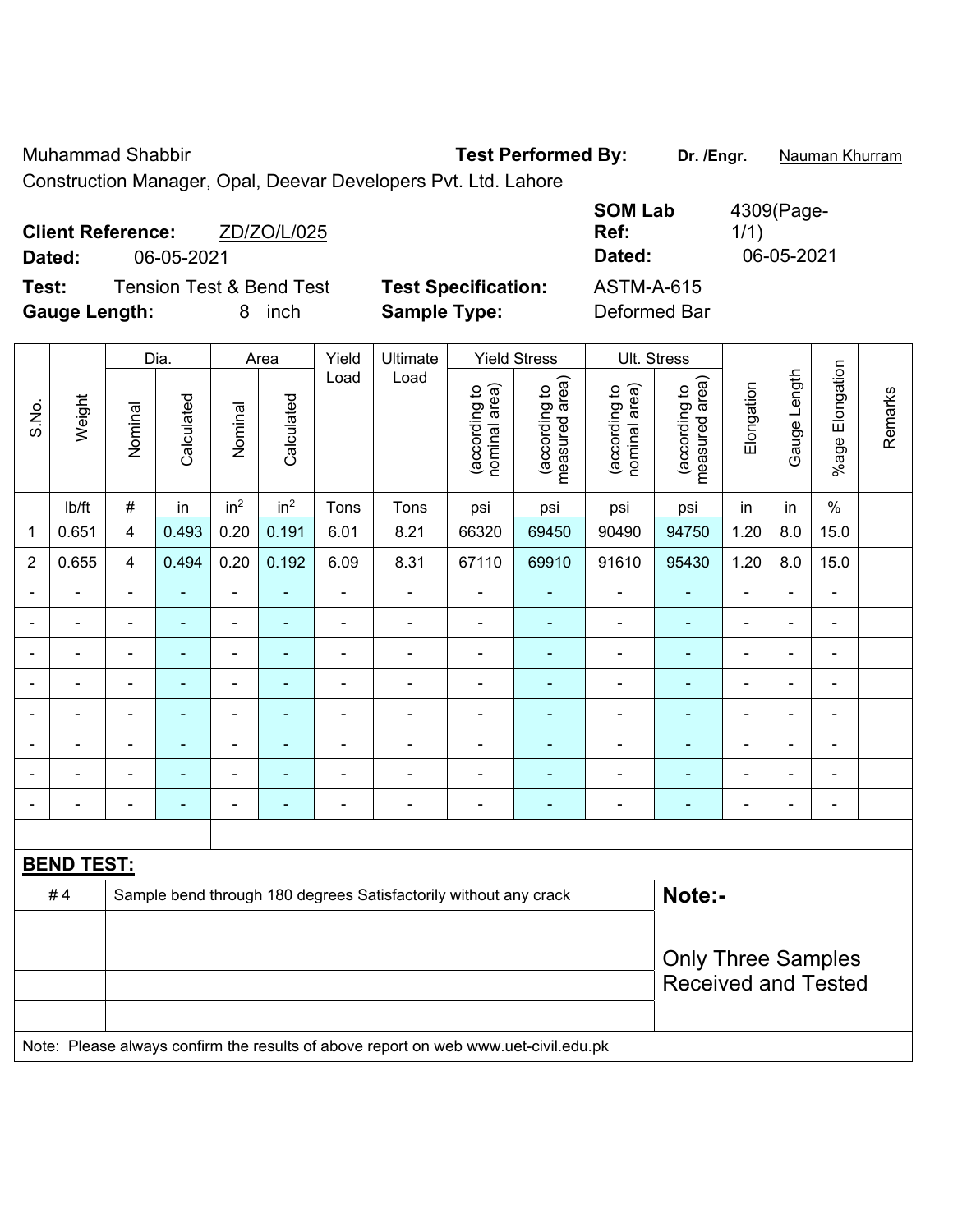Engr. Muddasir Tahir **Test Performed By:** Dr. /Engr. **Nauman Khurram** 

Construction Manager, Zameen Quadrangle, Lahore

| <b>Client Reference:</b> |            | ZD/ZQ/PILING/001         |                            | <b>SUMLAD</b><br>Ref: | 4J1U(4J)<br>1/1) |
|--------------------------|------------|--------------------------|----------------------------|-----------------------|------------------|
| Dated:                   | 06-05-2021 |                          |                            | Dated:                | 06-05-2021       |
| Test:                    |            | Tension Test & Bend Test | <b>Test Specification:</b> | ASTM-A-615            |                  |
| <b>Gauge Length:</b>     |            | inch                     | <b>Sample Type:</b>        | Deformed Bar          |                  |

|                |                   |                                                                                     | Dia.                     |                 | Area            | Yield          | Ultimate                                                         |                                | <b>Yield Stress</b>             |                                | Ult. Stress                     |                |                |                          |         |
|----------------|-------------------|-------------------------------------------------------------------------------------|--------------------------|-----------------|-----------------|----------------|------------------------------------------------------------------|--------------------------------|---------------------------------|--------------------------------|---------------------------------|----------------|----------------|--------------------------|---------|
| S.No.          | Weight            | Nominal                                                                             | Calculated               | Nominal         | Calculated      | Load           | Load                                                             | (according to<br>nominal area) | measured area)<br>(according to | nominal area)<br>(according to | measured area)<br>(according to | Elongation     | Gauge Length   | %age Elongation          | Remarks |
|                | Ib/ft             | $\#$                                                                                | in                       | in <sup>2</sup> | in <sup>2</sup> | Tons           | Tons                                                             | psi                            | psi                             | psi                            | psi                             | in             | in             | $\%$                     |         |
| 1              | 1.530             | $6\phantom{a}$                                                                      | 0.757                    | 0.44            | 0.450           | 15.24          | 20.64                                                            | 76390                          | 74690                           | 103470                         | 101170                          | 1.30           | 8.0            | 16.3                     |         |
| $\overline{2}$ | 1.550             | 6                                                                                   | 0.762                    | 0.44            | 0.456           | 14.17          | 19.11                                                            | 71020                          | 68530                           | 95800                          | 92440                           | 1.30           | 8.0            | 16.3                     |         |
| $\blacksquare$ | $\blacksquare$    | $\blacksquare$                                                                      | ÷,                       | $\overline{a}$  | $\blacksquare$  | ÷,             | $\blacksquare$                                                   | $\blacksquare$                 | $\blacksquare$                  | $\blacksquare$                 | ÷,                              | $\blacksquare$ | $\blacksquare$ | $\blacksquare$           |         |
|                | $\blacksquare$    | $\blacksquare$                                                                      | $\blacksquare$           | $\blacksquare$  | $\blacksquare$  | $\blacksquare$ | $\blacksquare$                                                   | $\blacksquare$                 | $\blacksquare$                  | $\blacksquare$                 | ÷,                              | $\blacksquare$ | L,             | $\blacksquare$           |         |
|                |                   |                                                                                     | $\blacksquare$           | ÷,              | ۰               |                | $\blacksquare$                                                   | $\blacksquare$                 | $\blacksquare$                  | $\blacksquare$                 | $\blacksquare$                  | $\blacksquare$ | L,             | $\blacksquare$           |         |
|                |                   |                                                                                     | $\blacksquare$           | ٠               |                 |                |                                                                  | $\blacksquare$                 | ۰                               | $\qquad \qquad \blacksquare$   | ۰                               |                | -              | $\blacksquare$           |         |
|                |                   | ä,                                                                                  | $\blacksquare$           | $\blacksquare$  | ٠               | Ē,             | ä,                                                               | $\blacksquare$                 | ۰                               | $\blacksquare$                 | ÷                               | $\blacksquare$ | L,             | $\blacksquare$           |         |
| $\blacksquare$ |                   | $\blacksquare$                                                                      | ٠                        | $\blacksquare$  | ä,              | ä,             | $\blacksquare$                                                   | $\blacksquare$                 | ÷                               | $\blacksquare$                 | ÷                               | $\blacksquare$ | $\blacksquare$ | $\blacksquare$           |         |
|                |                   |                                                                                     | $\overline{\phantom{0}}$ | ÷               |                 |                |                                                                  | $\blacksquare$                 | ÷                               | $\blacksquare$                 | ÷                               |                | $\overline{a}$ | $\overline{\phantom{a}}$ |         |
|                | Ē,                | $\blacksquare$                                                                      | $\blacksquare$           | $\blacksquare$  | $\blacksquare$  | $\blacksquare$ | $\blacksquare$                                                   | $\blacksquare$                 | $\blacksquare$                  | $\blacksquare$                 | $\blacksquare$                  | $\blacksquare$ | $\blacksquare$ | $\blacksquare$           |         |
|                |                   |                                                                                     |                          |                 |                 |                |                                                                  |                                |                                 |                                |                                 |                |                |                          |         |
|                | <b>BEND TEST:</b> |                                                                                     |                          |                 |                 |                |                                                                  |                                |                                 |                                |                                 |                |                |                          |         |
|                | #6                |                                                                                     |                          |                 |                 |                | Sample bend through 180 degrees Satisfactorily without any crack |                                |                                 |                                | Note:-                          |                |                |                          |         |
|                |                   |                                                                                     |                          |                 |                 |                |                                                                  |                                |                                 |                                |                                 |                |                |                          |         |
|                |                   |                                                                                     |                          |                 |                 |                |                                                                  |                                |                                 |                                | <b>Only Three Samples</b>       |                |                |                          |         |
|                |                   |                                                                                     |                          |                 |                 |                |                                                                  |                                |                                 |                                | <b>Received and Tested</b>      |                |                |                          |         |
|                |                   |                                                                                     |                          |                 |                 |                |                                                                  |                                |                                 |                                |                                 |                |                |                          |         |
|                |                   | Note: Please always confirm the results of above report on web www.uet-civil.edu.pk |                          |                 |                 |                |                                                                  |                                |                                 |                                |                                 |                |                |                          |         |

**SOM Lab**   $4310/D$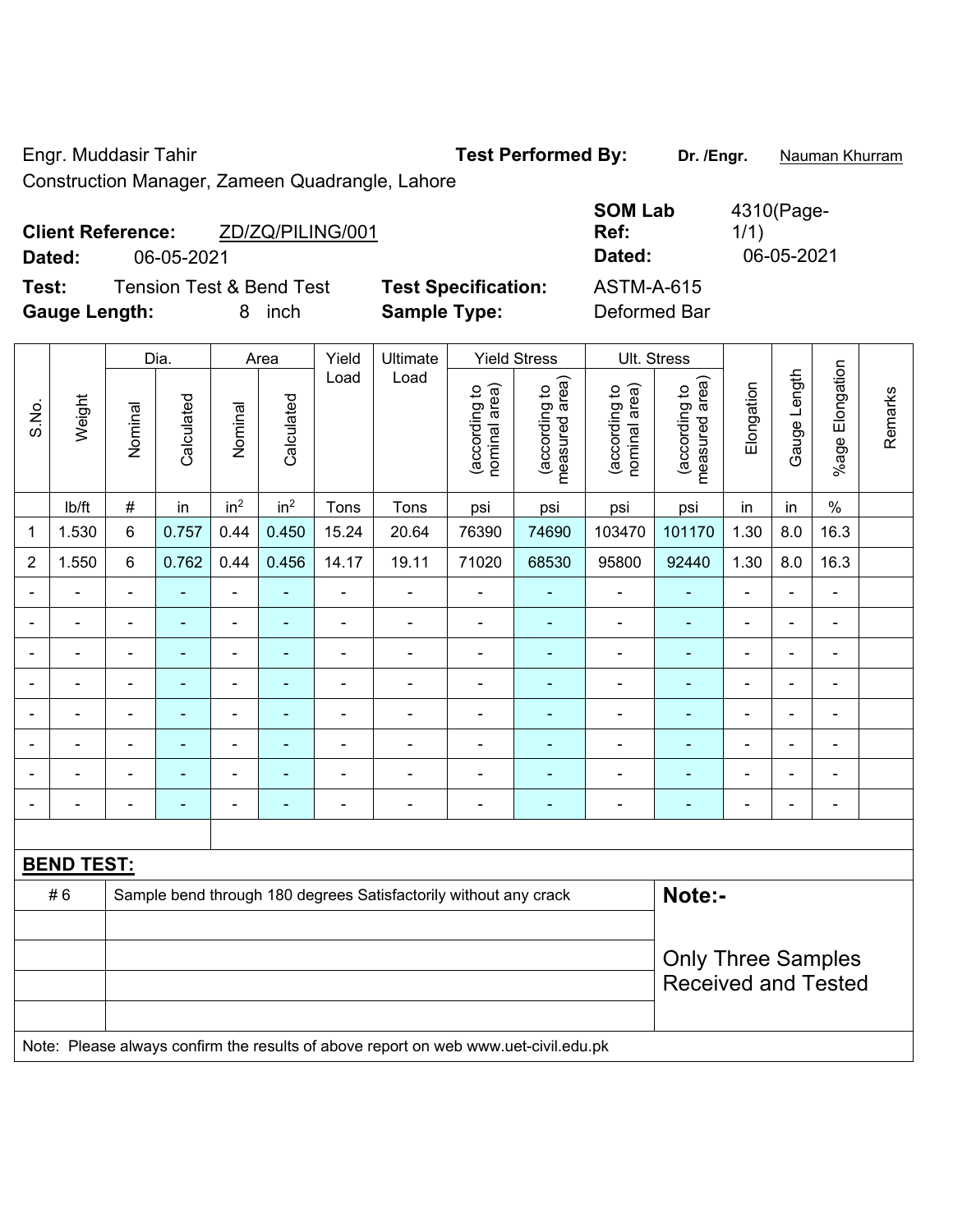Muhammad Shahbaz **Test Performed By: Dr. /Engr.** Nauman Khurram Imperium Hospitality (Pvt) Ltd. Lahore

|        | <b>Client Reference:</b><br>IHPL/Steel/071 |                            | <b>998 EUM</b><br>Ref: | 1/1)       |
|--------|--------------------------------------------|----------------------------|------------------------|------------|
| Dated: | 04-05-2021                                 |                            | Dated:                 | 06-06-2021 |
| Test:  | <b>Tension Test &amp; Bend Test</b>        | <b>Test Specification:</b> | ASTM-A-615             |            |

**SOM Lab Ref:**  4311(Page-1/1)

**Gauge Length:** 8 inch **Sample Type:** Deformed Bar

|                |                                                                                     | Dia.<br>Area                                                     |                | Yield           | Ultimate        | <b>Yield Stress</b> |                                                                  |                                | Ult. Stress                     |                                |                                 |                |                |                           |         |
|----------------|-------------------------------------------------------------------------------------|------------------------------------------------------------------|----------------|-----------------|-----------------|---------------------|------------------------------------------------------------------|--------------------------------|---------------------------------|--------------------------------|---------------------------------|----------------|----------------|---------------------------|---------|
| S.No.          | Weight                                                                              | Nominal                                                          | Calculated     | Nominal         | Calculated      | Load                | Load                                                             | nominal area)<br>(according to | measured area)<br>(according to | nominal area)<br>(according to | measured area)<br>(according to | Elongation     | Gauge Length   | Elongation<br>$%$ age $ $ | Remarks |
|                | lb/ft                                                                               | $\#$                                                             | in             | in <sup>2</sup> | in <sup>2</sup> | Tons                | Tons                                                             | psi                            | psi                             | psi                            | psi                             | in             | in             | $\%$                      |         |
| 1              | 2.581                                                                               | 8                                                                | 0.982          | 0.79            | 0.758           | 26.71               | 35.09                                                            | 74560                          | 77710                           | 97950                          | 102090                          | 1.00           | 8.0            | 12.5                      |         |
| $\overline{2}$ | 2.599                                                                               | 8                                                                | 0.986          | 0.79            | 0.764           | 26.17               | 34.81                                                            | 73050                          | 75540                           | 97190                          | 100490                          | 1.00           | 8.0            | 12.5                      |         |
| 3              | 2.595                                                                               | 8                                                                | 0.986          | 0.79            | 0.763           | 26.20               | 34.81                                                            | 73140                          | 75730                           | 97190                          | 100620                          | 1.20           | 8.0            | 15.0                      |         |
|                |                                                                                     | $\blacksquare$                                                   |                | $\blacksquare$  |                 |                     |                                                                  |                                |                                 |                                |                                 |                |                | $\blacksquare$            |         |
|                |                                                                                     | $\blacksquare$                                                   |                | $\blacksquare$  | ۰               |                     | $\blacksquare$                                                   | $\overline{\phantom{a}}$       | $\overline{\phantom{0}}$        | $\blacksquare$                 | ÷                               | $\blacksquare$ | $\blacksquare$ | $\blacksquare$            |         |
|                |                                                                                     | $\blacksquare$                                                   | $\overline{a}$ | $\blacksquare$  | ۰               |                     | $\blacksquare$                                                   | $\blacksquare$                 | $\overline{\phantom{0}}$        | $\blacksquare$                 | $\blacksquare$                  | $\blacksquare$ |                | $\blacksquare$            |         |
|                |                                                                                     | $\blacksquare$                                                   | ۰              | $\blacksquare$  | ۰               |                     | ÷                                                                | $\blacksquare$                 | $\blacksquare$                  | ä,                             | $\blacksquare$                  | $\blacksquare$ |                | $\blacksquare$            |         |
|                |                                                                                     | $\blacksquare$                                                   |                | ä,              |                 |                     |                                                                  | $\blacksquare$                 |                                 | ÷                              | ÷                               |                |                | Ē,                        |         |
|                |                                                                                     |                                                                  |                | ä,              |                 |                     |                                                                  | $\blacksquare$                 |                                 |                                |                                 |                |                |                           |         |
|                |                                                                                     | $\blacksquare$                                                   |                | $\blacksquare$  | ÷               |                     | $\blacksquare$                                                   | $\overline{\phantom{a}}$       | $\overline{\phantom{0}}$        | ÷                              | ÷                               | $\blacksquare$ |                | $\blacksquare$            |         |
|                |                                                                                     |                                                                  |                |                 |                 |                     |                                                                  |                                |                                 |                                |                                 |                |                |                           |         |
|                | <b>BEND TEST:</b>                                                                   |                                                                  |                |                 |                 |                     |                                                                  |                                |                                 |                                |                                 |                |                |                           |         |
|                | # 8                                                                                 |                                                                  |                |                 |                 |                     | Sample bend through 180 degrees Satisfactorily without any crack |                                |                                 |                                | Note:-                          |                |                |                           |         |
|                | # 8                                                                                 | Sample bend through 180 degrees Satisfactorily without any crack |                |                 |                 |                     |                                                                  |                                |                                 |                                |                                 |                |                |                           |         |
|                |                                                                                     |                                                                  |                |                 |                 |                     |                                                                  |                                |                                 |                                | <b>Only Five Samples</b>        |                |                |                           |         |
|                |                                                                                     |                                                                  |                |                 |                 |                     |                                                                  |                                |                                 |                                | <b>Received and Tested</b>      |                |                |                           |         |
|                |                                                                                     |                                                                  |                |                 |                 |                     |                                                                  |                                |                                 |                                |                                 |                |                |                           |         |
|                | Note: Please always confirm the results of above report on web www.uet-civil.edu.pk |                                                                  |                |                 |                 |                     |                                                                  |                                |                                 |                                |                                 |                |                |                           |         |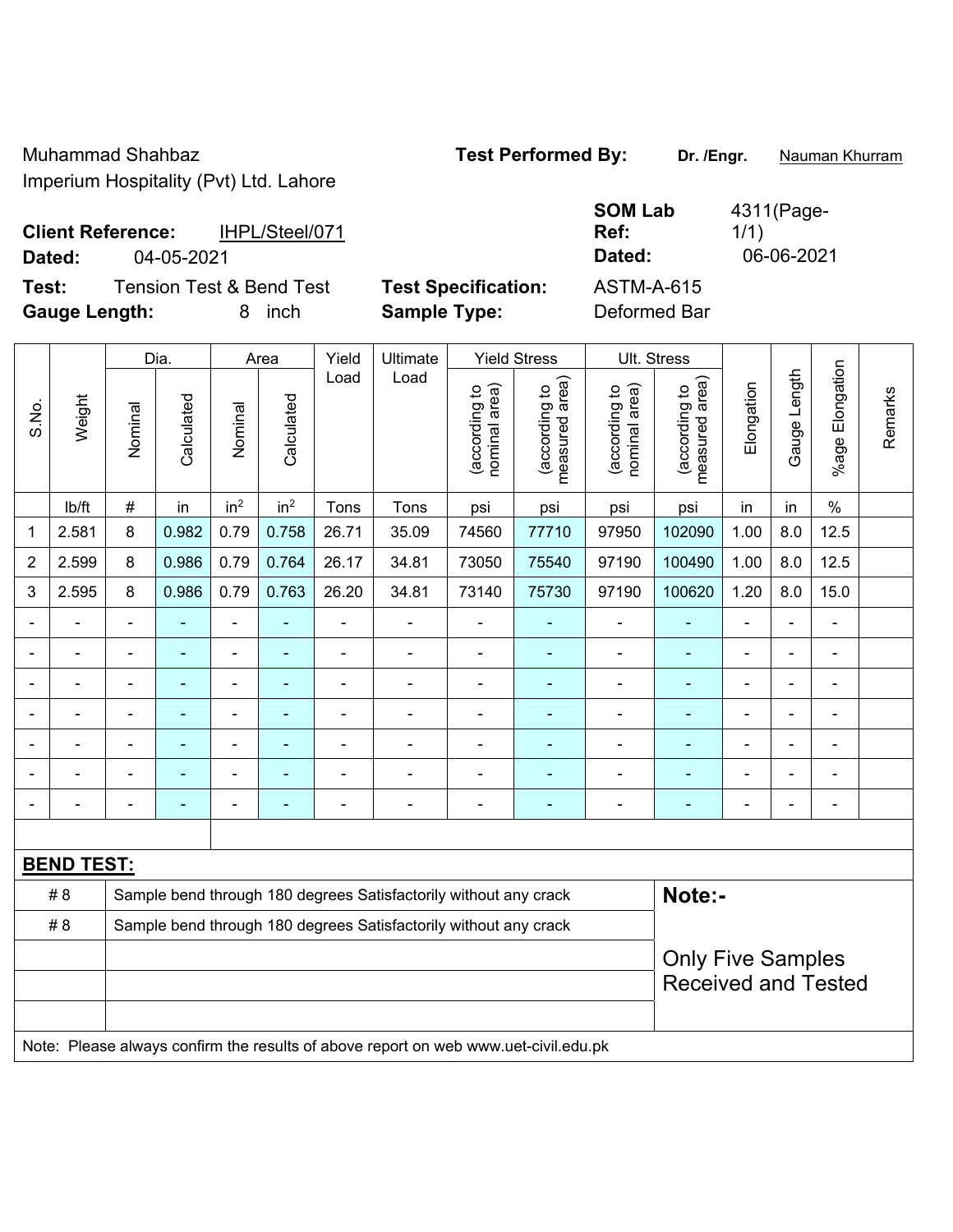Muhammad Shahbaz **Test Performed By: Dr. /Engr.** Nauman Khurram

Imperium Hospitality (Pvt) Ltd. Lahore

| <b>Client Reference:</b> | IHPL/Steel/072           |                            | <b>SOM Lab</b><br>Ref: | 4311(Page-<br>2/3) |
|--------------------------|--------------------------|----------------------------|------------------------|--------------------|
| Dated:                   | 04-05-2021               |                            | Dated:                 | 06-06-2021         |
| Test:                    | Tension Test & Bend Test | <b>Test Specification:</b> | ASTM-A-615             |                    |

Gauge Length

%age Elongation

%age Elongation

|                | <b>Gauge Length:</b> |         |            | 8               | inch            |      | <b>Sample Type:</b> | Deformed Bar                        |                                      |                                         |                                      |  |
|----------------|----------------------|---------|------------|-----------------|-----------------|------|---------------------|-------------------------------------|--------------------------------------|-----------------------------------------|--------------------------------------|--|
|                | Weight               |         | Dia.       |                 | Area            |      | Ultimate            |                                     | <b>Yield Stress</b>                  | Ult. Stress                             |                                      |  |
| S.No.          |                      | Nominal | Calculated | Nominal         | Calculated      | Load | Load                | area)<br>đ<br>(according<br>nominal | area)<br>đ<br>(according<br>measured | area)<br>đ<br>(according<br>nominal are | area)<br>육<br>(according<br>measured |  |
|                | lb/ft                | #       | in         | in <sup>2</sup> | in <sup>2</sup> | Tons | Tons                | psi                                 | psi                                  | psi                                     | psi                                  |  |
| 1              | 0.648                | 4       | 0.492      | 0.20            | 0.190           | 5.40 | 8.05                | 59580                               | 62710                                | 88800                                   | 93480                                |  |
| $\overline{2}$ | 0.646                | 4       | 0.492      | 0.20            | 0.190           | 5.61 | 8.87                | 61830                               | 65080                                | 97800                                   | 102940                               |  |
| $\mathcal{R}$  | 0.644                | Δ       | 0.491      | 0.20 L          | 0.189           | 5.63 | 8.46                | 62050                               | 65660                                | 93300                                   | 98730                                |  |

| S.No.          | Weight                                                                              | Nominal                                                          | Calculated     | Nominal                  | Calculated      | Load           | Load                                                             | nominal area)<br>(according to | measured area)<br>(according to | nominal area)<br>(according to | measured area)<br>(according to | Elongation               | Gauge Length   | %age Elongatio           | Remarks |
|----------------|-------------------------------------------------------------------------------------|------------------------------------------------------------------|----------------|--------------------------|-----------------|----------------|------------------------------------------------------------------|--------------------------------|---------------------------------|--------------------------------|---------------------------------|--------------------------|----------------|--------------------------|---------|
|                | lb/ft                                                                               | $\#$                                                             | in             | in <sup>2</sup>          | in <sup>2</sup> | Tons           | Tons                                                             | psi                            | psi                             | psi                            | psi                             | in                       | in             | $\%$                     |         |
| 1              | 0.648                                                                               | 4                                                                | 0.492          | 0.20                     | 0.190           | 5.40           | 8.05                                                             | 59580                          | 62710                           | 88800                          | 93480                           | 1.30                     | 8.0            | 16.3                     |         |
| $\overline{2}$ | 0.646                                                                               | 4                                                                | 0.492          | 0.20                     | 0.190           | 5.61           | 8.87                                                             | 61830                          | 65080                           | 97800                          | 102940                          | 1.00                     | 8.0            | 12.5                     |         |
| 3              | 0.644                                                                               | 4                                                                | 0.491          | 0.20                     | 0.189           | 5.63           | 8.46                                                             | 62050                          | 65660                           | 93300                          | 98730                           | 1.20                     | 8.0            | 15.0                     |         |
|                |                                                                                     | Ē,                                                               | ä,             | ÷,                       | ۰               | Ē,             | $\overline{\phantom{0}}$                                         | $\blacksquare$                 | ۰                               | ÷                              | $\blacksquare$                  | ÷,                       | $\blacksquare$ | $\blacksquare$           |         |
|                | $\blacksquare$                                                                      | $\blacksquare$                                                   | ÷,             | $\blacksquare$           | ÷,              | Ē,             | Ē,                                                               | $\overline{\phantom{a}}$       | ۰                               | ۰                              | $\blacksquare$                  | $\overline{\phantom{a}}$ | $\blacksquare$ | $\blacksquare$           |         |
|                |                                                                                     | $\overline{\phantom{0}}$                                         | -              | -                        | ÷               | Ē,             | ÷                                                                | $\blacksquare$                 | ÷                               | -                              | $\blacksquare$                  | -                        | $\blacksquare$ | $\overline{\phantom{0}}$ |         |
|                |                                                                                     |                                                                  |                | Ē,                       |                 |                |                                                                  | $\blacksquare$                 | Ē.                              |                                | ٠                               | ÷                        | $\blacksquare$ | $\overline{a}$           |         |
| $\blacksquare$ |                                                                                     | $\overline{\phantom{a}}$                                         | $\blacksquare$ | ÷                        | ۰               | $\blacksquare$ | $\overline{\phantom{0}}$                                         | $\blacksquare$                 | ۰                               | ۳                              | $\overline{\phantom{a}}$        | $\blacksquare$           | $\blacksquare$ | $\blacksquare$           |         |
|                |                                                                                     | $\blacksquare$                                                   | ÷,             | $\blacksquare$           | ÷               | Ē,             | $\overline{\phantom{0}}$                                         | $\blacksquare$                 | ۰                               | ä,                             | ٠                               | ÷,                       | $\blacksquare$ | $\overline{a}$           |         |
|                |                                                                                     |                                                                  |                | $\overline{\phantom{0}}$ | $\blacksquare$  | $\blacksquare$ | ÷                                                                | ä,                             | $\blacksquare$                  | ÷                              | $\blacksquare$                  | $\blacksquare$           | $\blacksquare$ |                          |         |
|                |                                                                                     |                                                                  |                |                          |                 |                |                                                                  |                                |                                 |                                |                                 |                          |                |                          |         |
|                | <b>BEND TEST:</b>                                                                   |                                                                  |                |                          |                 |                |                                                                  |                                |                                 |                                |                                 |                          |                |                          |         |
|                | #4                                                                                  |                                                                  |                |                          |                 |                | Sample bend through 180 degrees Satisfactorily without any crack |                                |                                 |                                | Note:-                          |                          |                |                          |         |
|                | #4                                                                                  | Sample bend through 180 degrees Satisfactorily without any crack |                |                          |                 |                |                                                                  |                                |                                 |                                |                                 |                          |                |                          |         |
|                |                                                                                     |                                                                  |                |                          |                 |                |                                                                  |                                |                                 |                                | <b>Only Five Samples</b>        |                          |                |                          |         |
|                |                                                                                     |                                                                  |                |                          |                 |                |                                                                  |                                |                                 |                                | <b>Received and Tested</b>      |                          |                |                          |         |
|                |                                                                                     |                                                                  |                |                          |                 |                |                                                                  |                                |                                 |                                |                                 |                          |                |                          |         |
|                | Note: Please always confirm the results of above report on web www.uet-civil.edu.pk |                                                                  |                |                          |                 |                |                                                                  |                                |                                 |                                |                                 |                          |                |                          |         |